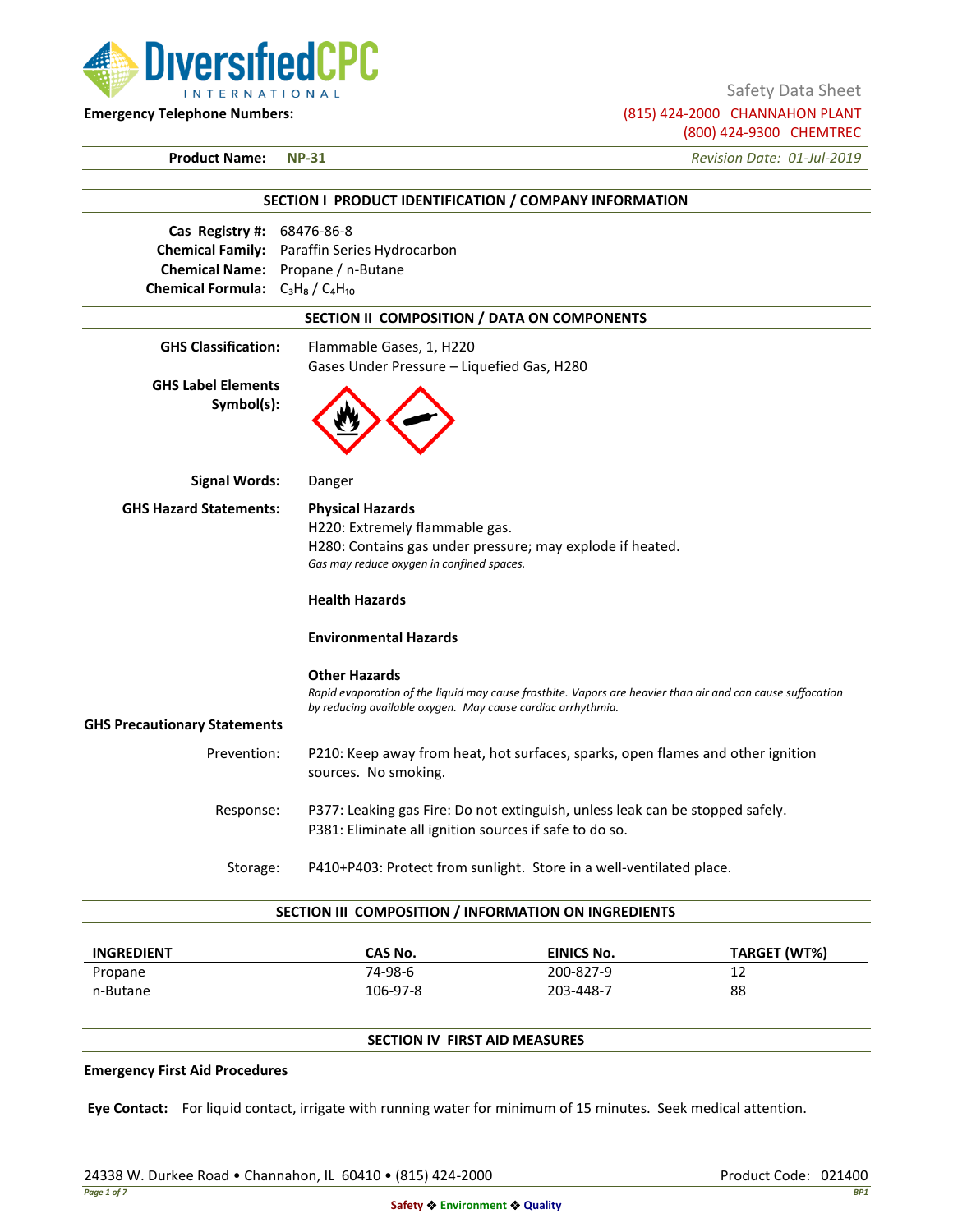

| Skin Contact: For liquid contact, warm areas gradually and get medical attention if there is evidence of frost bite or tissue |
|-------------------------------------------------------------------------------------------------------------------------------|
| damage. Flush area with lukewarm water. Do not rub affected area. If blistering occurs, apply a sterile                       |
| dressing. Seek medical attention.                                                                                             |
|                                                                                                                               |

**Inhalation:** Remove to fresh air. Artificial respiration and/or oxygen may be necessary. Consult a physician. **Ingestion:** This material is a gas under normal atmospheric conditions and ingestion is unlikely.

Most important symptoms and effects

**Acute:** Anesthetic effects at high concentrations.

**Delayed:** None known or anticipated. See Section 11 for information on effects from chronic exposure, if any.

**Notes to Physician:** Epinephrine and other sympathomimetic drugs may initiate cardiac arrhythmias in persons exposed to high concentrations of hydrocarbon solvents (e.g., in enclosed spaces or with deliberate abuse). The use of other drugs with less arrhythmogenic potential should be considered. If sympathomimetic drugs are administered, observe for the development of cardiac arrhythmias.

### **SECTION V FIRE FIGHTING MEASURES**

### **Suitable Extinguishing Media:**

Water spray, Water mist, Foam, Dry chemical or Carbon Dioxide. Carbon dioxide can displace oxygen. Use caution when applying carbon dioxide in confined spaces.

### **Fire Fighting Procedures:**

For fires beyond the initial stage, emergency responders in the immediate hazard area should wear protective clothing. When the potential chemical hazard is unknown, in enclosed or confined spaces, a self contained breathing apparatus should be worn. In addition, wear other appropriate protective equipment as conditions warrant (see Section 8). Isolate immediate hazard area and keep unauthorized personnel out. Stop spill/release if it can be done safely. If this cannot be done, allow fire to burn. Move undamaged containers from immediate hazard area if it can be done safely. Stay away from ends of container. Water spray may be useful in minimizing or dispersing vapors and to protect personnel. Cool equipment exposed to fire with water, if it can be done safely.

### **Unusual Fire and Explosion Hazards:**

Extremely flammable. Contents under pressure. This material can be ignited by heat, sparks, flames, or other sources of ignition. The vapor is heavier than air. Vapors may travel considerable distances to a source of ignition where they can ignite, flash back, or explode. May create vapor/air explosion hazard indoors, in confined spaces, outdoors, or in sewers. If container is not properly cooled, it can rupture in the heat of a fire. Drains can be plugged and valves made inoperable by the formation of ice if rapid evaporation of large quantities of the liquefied gas occurs. Do not allow run-off from fire fighting to enter drains or water courses – may cause explosion hazard in drains and may reignite.

**Hazardous Combustion Products**: Combustion may yield smoke, carbon monoxide, and other products of incomplete combustion. Oxides of nitrogen and sulfur may also be formed.

*See Section 9 for Flammable Properties including Flash Point and Flammable (Explosive) Limits.*

### **NPCA - HMIS RATINGS**

| <b>HEALTH</b>              |  |
|----------------------------|--|
| <b>FLAMMABILITY</b>        |  |
| <b>REACTIVITY</b>          |  |
| <b>PERSONAL PROTECTION</b> |  |

**PERSONAL PROTECTION - (***Personal Protection Information To Be Supplied By The User)*

### **SECTION VI ACCIDENTAL RELEASE MEASURES**

**Steps To Be Taken If Material Is Released or Spilled**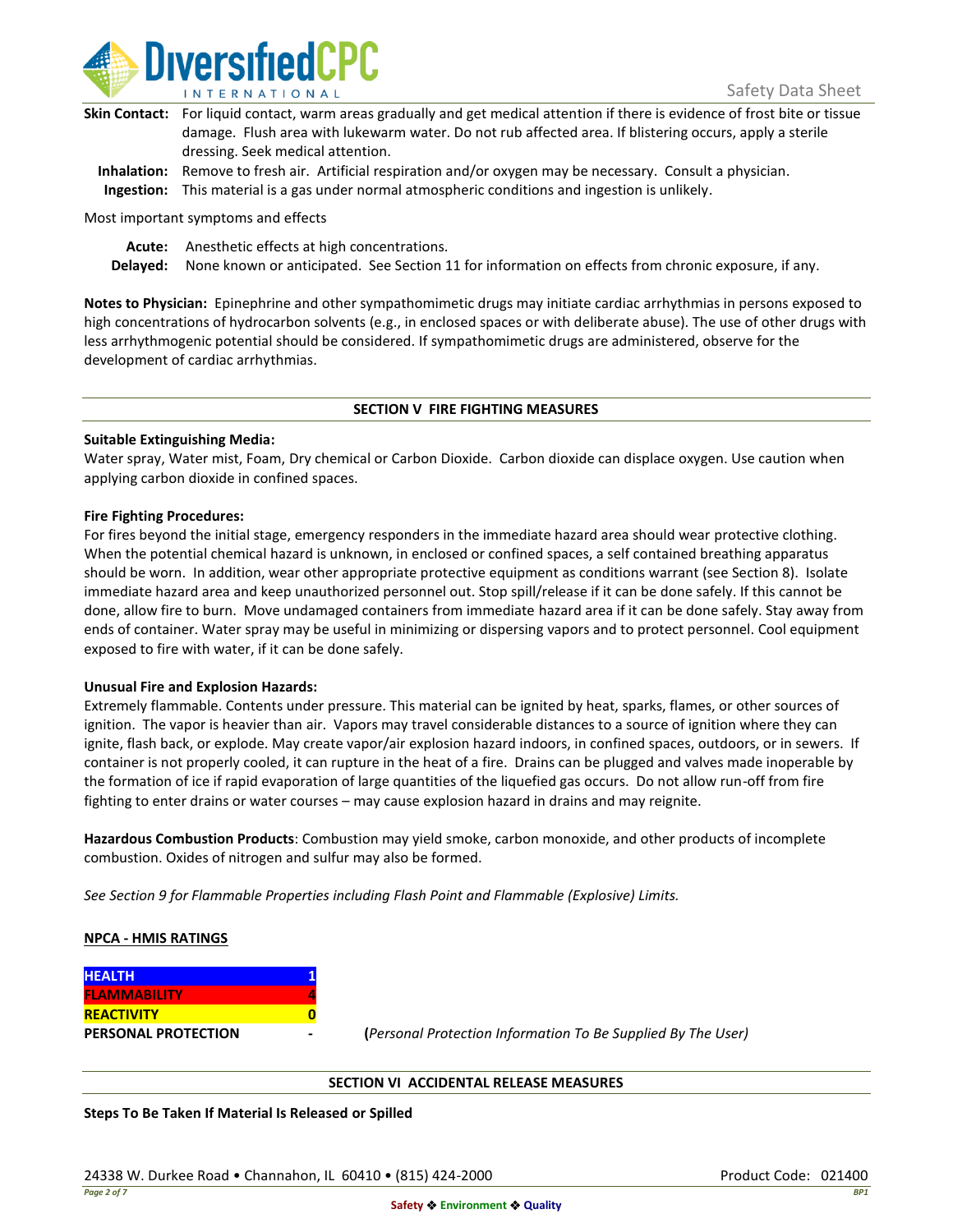

Avoid sources of ignition - ventilate area. Use water fog to evaporate or ventilate. Protect body against contact with liquid. If confined space - use self contained breathing apparatus. Consult local fire authorities.

**Personal Precautions:** Extremely flammable. Spillages of liquid product will create a fire hazard and may form an explosive atmosphere. Keep all sources of ignition and hot metal surfaces away from spill/release if safe to do so. The use of explosion-proof electrical equipment is recommended. Beware of accumulation of gas in low areas or contained areas, where explosive concentrations may occur. Prevent from entering drains or any place where accumulation may occur. Ventilate area and allow to evaporate. Stay upwind and away from spill/release. Avoid direct contact with material. For large spillages, notify persons downwind of the spill/release, isolate immediate hazard area and keep unauthorized personnel out. Wear appropriate protective equipment, including respiratory protection, as conditions warrant (see Section 8). See Sections 2 and 7 for additional information on hazards and precautionary measures.

**Environmental Precautions:** Stop spill/release if it can be done safely. Water spray may be useful in minimizing or dispersing vapors. If spill occurs on water notify appropriate authorities and advise shipping of any hazard.

**Methods for Containment and Clean-Up**: Notify relevant authorities in accordance with all applicable regulations.

Recommended measures are based on the most likely spillage scenarios for this material; however local conditions and regulations may influence or limit the choice of appropriate actions to be taken.

## **SECTION VII HANDLING AND STORAGE**

**Precautions for safe handling:** Comply with state and local regulations covering liquefied petroleum gases. Comply with NFPA Pamphlet #58. Keep away from heat or sources of ignition. Prohibit smoking in areas of storage or use. Take precautionary measures against static discharge. Use good personal hygiene practices and wear appropriate personal protective equipment (see section 8).

Contents are under pressure. Gases can accumulate in confined spaces and limit oxygen available for breathing. Use only with adequate ventilation. The use of explosion-proof electrical equipment is recommended and may be required (see appropriate fire codes). Refer to NFPA-70 and/or API RP 2003 for specific bonding/grounding requirements. Electrostatic charge may accumulate and create a hazardous condition when handling or processing this material. To avoid fire or explosion, dissipate static electricity during transfer by grounding and bonding containers and equipment before transferring material.

Do not enter confined spaces such as tanks or pits without following proper entry procedures such as ASTM D-4276 and 29CFR 1910.146.

**WARNING**: Unless otherwise specifically indicated, no odorant is added to this product. You cannot depend upon your sense of smell for leak detection! Ensure appropriate gas detection is available and working for the detection of leaks.

**Conditions for safe storage:** Keep container(s) tightly closed and properly labeled. Use and store this material in cool, dry, well ventilated areas away from heat, direct sunlight, hot metal surfaces, and all sources of ignition. Store only in approved containers. Post area "No Smoking or Open Flame." Keep away from any incompatible material (see Section 10). Protect container(s) against physical damage. Outdoor or detached storage is preferred. Indoor storage should meet OSHA standards and appropriate fire codes.

"Empty" containers retain residue and may be dangerous. Do not pressurize, cut, weld, braze, solder, drill, grind, or expose such containers to heat, flame, sparks, or other sources of ignition. They may explode and cause injury or death. Avoid exposing any part of a compressed-gas cylinder to temperatures above 125F (51.6C).

Gas cylinders should be stored outdoors or in well ventilated storerooms at no lower than ground level and should be quickly removable in an emergency.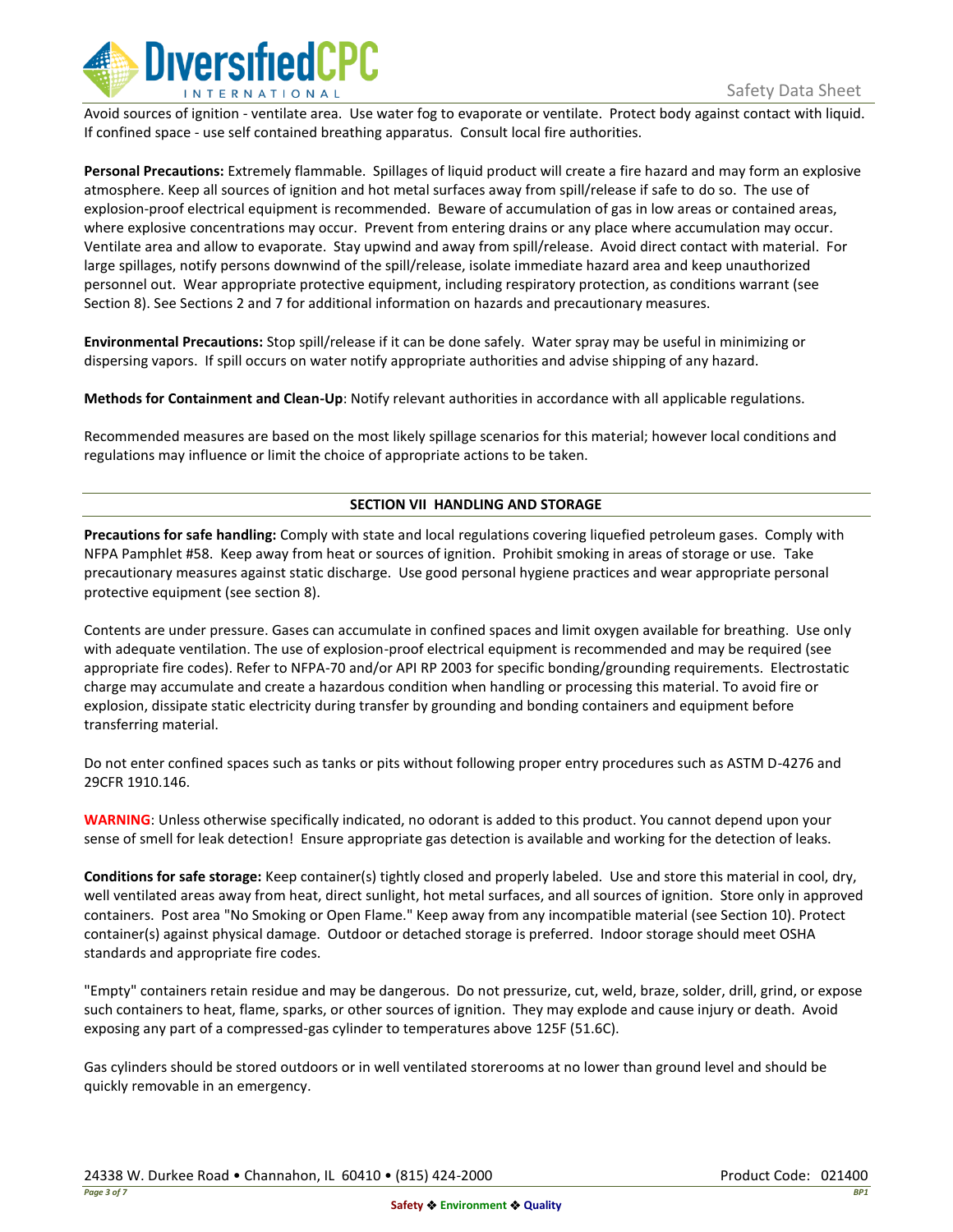

### **SECTION VIII EXPOSURE CONTROLS / PERSONAL PROTECTION**

## **Exposure Limits**

| Component                      |                                                                                                                                                                                                                                                                                                                                                                                                                                                                                                                                            | <b>ACIGH</b> | <b>ACIGH</b>      | <b>OSHA PEL</b> |                  |
|--------------------------------|--------------------------------------------------------------------------------------------------------------------------------------------------------------------------------------------------------------------------------------------------------------------------------------------------------------------------------------------------------------------------------------------------------------------------------------------------------------------------------------------------------------------------------------------|--------------|-------------------|-----------------|------------------|
|                                |                                                                                                                                                                                                                                                                                                                                                                                                                                                                                                                                            | TLV (TWA)    | <b>TLV (STEL)</b> | (TWA)           | <b>OTHER PEL</b> |
| Propane                        |                                                                                                                                                                                                                                                                                                                                                                                                                                                                                                                                            | Simple       | Simple            | 1000 ppm        |                  |
|                                |                                                                                                                                                                                                                                                                                                                                                                                                                                                                                                                                            | Asphyxiant   | Asphyxiant        |                 |                  |
| n-Butane                       |                                                                                                                                                                                                                                                                                                                                                                                                                                                                                                                                            |              | 1000 ppm          |                 |                  |
| <b>Engineering Controls:</b>   | If current ventilation practices are not adequate to maintain airborne concentrations below<br>the established exposure limits, additional engineering controls may be required.                                                                                                                                                                                                                                                                                                                                                           |              |                   |                 |                  |
| <b>Personal Protection:</b>    |                                                                                                                                                                                                                                                                                                                                                                                                                                                                                                                                            |              |                   |                 |                  |
| Eye/Face Protection:           | The use of eye protection (such as splash goggles) that meets or exceeds ANSI Z.87.1 is<br>recommended when there is potential liquid contact to the eye. Depending on conditions<br>of use, a face shield may be necessary.                                                                                                                                                                                                                                                                                                               |              |                   |                 |                  |
| Skin Protection:               | Impervious, insulated gloves recommended.                                                                                                                                                                                                                                                                                                                                                                                                                                                                                                  |              |                   |                 |                  |
| <b>Respiratory Protection:</b> | A NIOSH approved, self-contained breathing apparatus (SCBA) or equivalent operated in a<br>pressure demand or other positive pressure mode should be used in situations of oxygen<br>deficiency (oxygen content less than 19.5 percent), unknown exposure concentrations, or<br>situations that are immediately dangerous to life or health (IDLH).<br>A respiratory protection program that meets or is equivalent to OSHA 29 CFR 1910.134 and<br>ANSI Z88.2 should be followed whenever workplace conditions warrant a respirator's use. |              |                   |                 |                  |

Suggestions provided in this section for exposure control and specific types of protective equipment are based on readily available information. Users should consult with the specific manufacturer to confirm the performance of their protective equipment. Specific situations may require consultation with industrial hygiene, safety, or engineering professionals.

## **SECTION IX PHYSICAL AND CHEMICAL PROPERTIES**

| <b>Odor Threshold: No Data</b>                | <b>pH:</b> Not Applicable | Appearance & Odor: Clear, colorless liquefied gas with sweet petroleum odor. |                                                   |
|-----------------------------------------------|---------------------------|------------------------------------------------------------------------------|---------------------------------------------------|
| <b>Melting / Freezing Point:</b> No Data      |                           | Initial Boiling Point / Range: $+9.3$ TO $+31.1$ °F                          |                                                   |
| Flash Point (Method): -156 °F (Estimated)     |                           |                                                                              | <b>Evaporation Rate:</b> $>1$ (Ethyl Ether = 1.0) |
| Lower Explosion Limit: 1.9% (vol.) Gas in air |                           | Upper Explosion Limit: 9.5% (vol.) Gas in air                                |                                                   |
| Vapor Pressure @ 70 °F: 31 PSIG               |                           | <b>Vapor Density (air = 1.00):</b> 1.933                                     |                                                   |
| <b>Specific Gravity (H2O = 1.00):</b> $0.574$ |                           | Solubility in Water @ 70 °F: 0.008%                                          |                                                   |
| Percent Volatile by Volume: 100%              |                           | Auto-ignition temperature: No Data                                           |                                                   |
| <b>Decomposition Data:</b> No Data            |                           | Viscosity: No Data                                                           |                                                   |

### **SECTION X STABILITY AND REACTIVITY**

| <b>Stability:</b> Stable                     |
|----------------------------------------------|
| Hazardous Polymerization: Can not occur      |
| None.                                        |
| Carbon monoxide, volatile hydrocarbon vapors |
| High heat, spark, and open flames            |
|                                              |

# **SECTION XI TOXICOLOGICAL INFORMATION**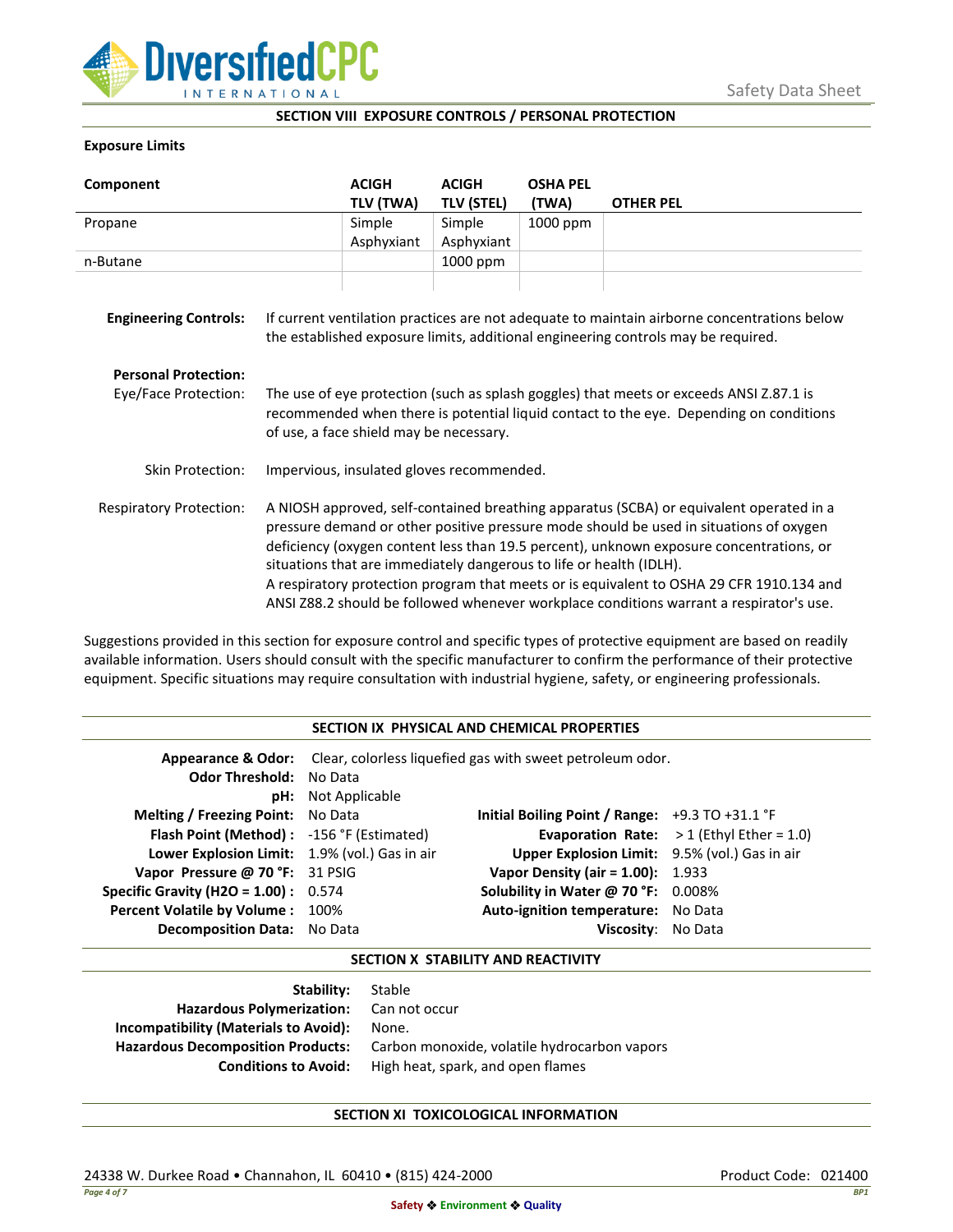

## **Effects Of Over Exposure**

**Ingestion:** Aspiration hazard!

- **Inhalation:** Inhalation of vapor may produce anesthetic effects and feeling of euphoria. Prolonged overexposure can cause rapid breathing, headache, dizziness, narcosis, unconsciousness, and death from asphyxiation, depending on concentration and time of exposure.
- **Skin Contact:** Contact with evaporating liquid can cause frostbite.

**Eye Contact:** Liquid can cause severe irritation, redness, tearing, blurred vision, and possible freeze burns.

**Specific Target Organ Toxicity (Single Exposure):** Not expected to cause organ effects from single exposure. **Specific Target Organ Toxicity (Repeated Exposure):** Not expected to cause organ effects from repeated exposure. **Carcinogenicity:** Not expected to cause cancer. This substance is not listed as a carcinogen by IARC, NTP or OSHA. **Germ Cell Mutagenicity:** Not expected to cause heritable genetic effects.

**Reproductive Toxicity:** Not expected to cause reproductive toxicity.

**Other Comments:** High concentrations may reduce the amount of oxygen available for breathing, especially in confined spaces. Hypoxia (inadequate oxygen) during pregnancy may have adverse effects on the developing fetus.

# **Information on Toxicological Effects of Components**

## **Propane**

*Target Organs:* No systemic or neurotoxic effects were noted in rats exposed to concentrations of propane as high as 12,000 ppm for 28 days.

*Reproductive Toxicity:* No adverse reproductive or developmental effects were observed in rats exposed to propane; no observed adverse effect level = 12,000 ppm.

## **n-Butane**

*Target Organs:* No systemic or neurotoxic effects were noted in rats exposed to concentrations of butane as high as 9,000 ppm for 28 days.

*Reproductive Toxicity:* No adverse reproductive or developmental effects were observed in rats exposed to butane; no observed adverse effect level = 12,000 ppm.

# **Isobutane**

*Target Organs:* No systemic or neurotoxic effects were noted in rats exposed to concentrations of isobutane as high as 9,000 ppm for 28 days.

*Reproductive Toxicity:* No adverse developmental effects were observed in rats exposed to concentrations of isobutane as high as 9000 ppm. Fertility and mating indices may have been affected at 9000 ppm but no effects were observed at 3000 ppm.

# **SECTION XII ECOLOGICAL INFORMATION**

**Toxicity:** Petroleum gases will readily evaporate from the surface and would not be expected to have significant adverse effects in the aquatic environment. Classification: No classified hazards.

**Persistence and Degradability:** The hydrocarbons in this material are expected to be inherently biodegradable. In practice, hydrocarbon gases are not likely to remain in solution long enough for biodegradation to be a significant loss process.

**Bioaccumulative Potential:** Not expected as having the potential to bioaccumulate.

**Mobility in Soil:** Due to the extreme volatility of petroleum gases, air is the only environmental compartment in which they will be found. In air, these hydrocarbons undergo photodegradation by reaction with hydroxyl radicals with half-lives ranging from 3.2 days for n-butane to 7 days for propane.

**Other Adverse Effects:** None anticipated.

### **SECTION XIII DISPOSAL INFORMATION**

### **Waste Disposal**

(1) Mechanical Recovery

24338 W. Durkee Road • Channahon, IL 60410 • (815) 424-2000 Product Code: 021400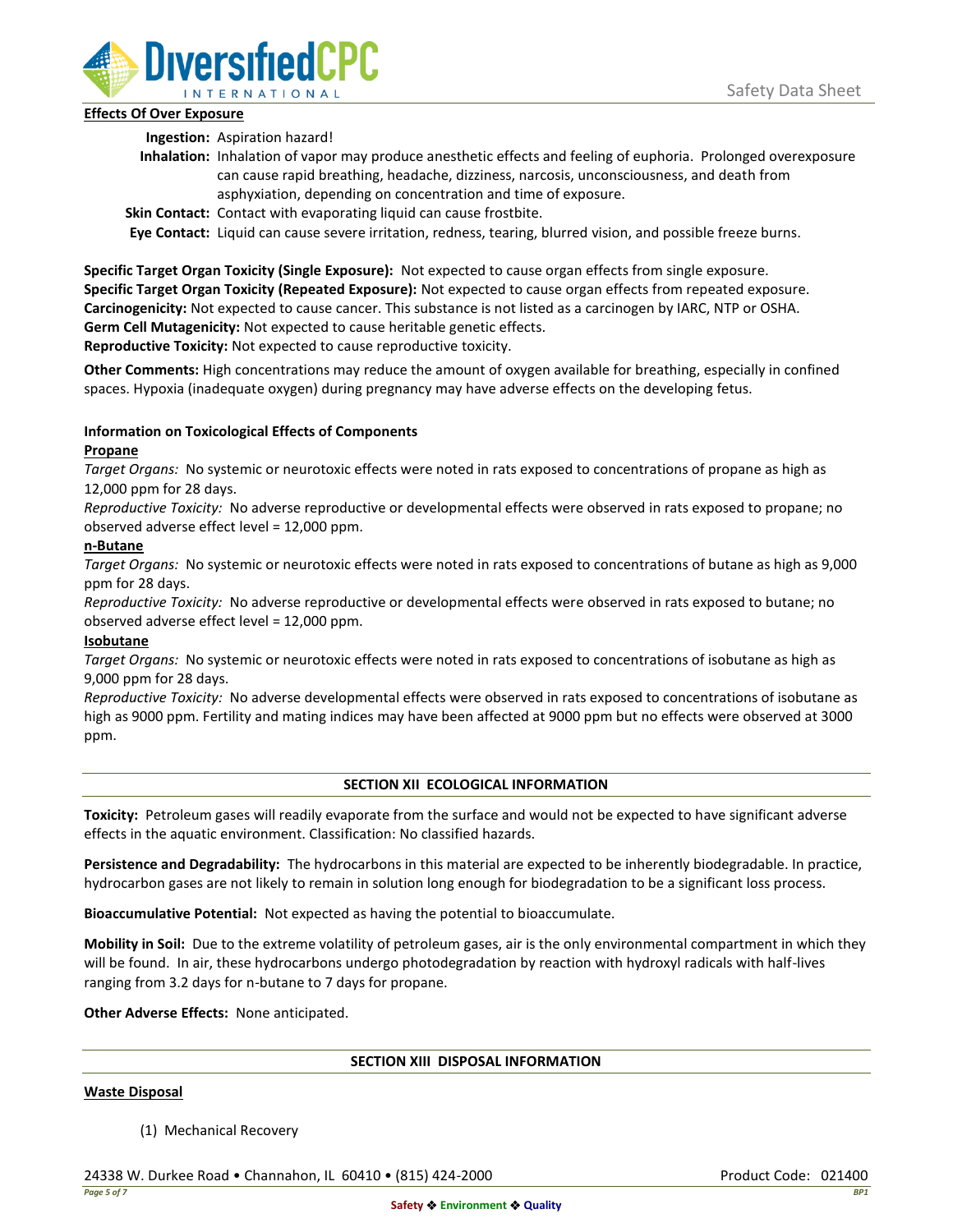

(2) Flare-Off At Safe Location (Vapors)

(3) Exhaust to Atmosphere in Safe Location (No Open Flames)

*\*\* Comply With All State and Local Regulations \*\**

### **SECTION XIV TRANSPORT INFORMATION**

### **Transport Information**

UN1075, Petroleum Gases, Liquefied , 2.1

## **SECTION XV REGULATIONS**

### **Regulatory Information**

### **Chemical Inventories**

**USA TSCA:** All components of this product are listed on the TSCA Inventory. **Europe Einecs:** All components in this product are listed on EINECS **Canada Domestic Substances List (DSL):** This product and/or all of its components are listed on the Canadian DSL. **Australia AICS:** All components of this product are listed on AICS. **Korea ECL:** All components in this product are listed on the Korean Existing Chemicals Inventory (KECI). **Japan Miti (ENCS):** All components of this product are listed on MITI.

#### **SARA Title III:**

### **CERCLA/SARA (Section 302) Extremely Hazardous Substances and TPQs (in pounds):**

This material does not contain any chemicals subject to the reporting requirements of SARA 302 and 40 CFR 372.

### **SARA (311, 312) Hazard Class:**

| Acute Health:    | Yes |
|------------------|-----|
| Chronic Health:  | No  |
| Fire Hazard:     | Yes |
| Pressure Hazard: | Yes |

**SARA (313) Chemicals:** Not listed

**California Proposition 65:** This material does not contain any chemicals which are known to the State of California to cause cancer, birth defects or other reproductive harm at concentrations that trigger the warning requirements of California Proposition 65.

### **EC Classification:**



F+ Extremely flammable

**Risk phrases:** 12 Extremely flammable.

## **Safety phrases:**

9 Keep container in a well-ventilated place.

16 Keep away from sources of ignition -No smoking.

33 Take precautionary measures against static discharges.

### **SECTION XVI OTHER INFORMATION**